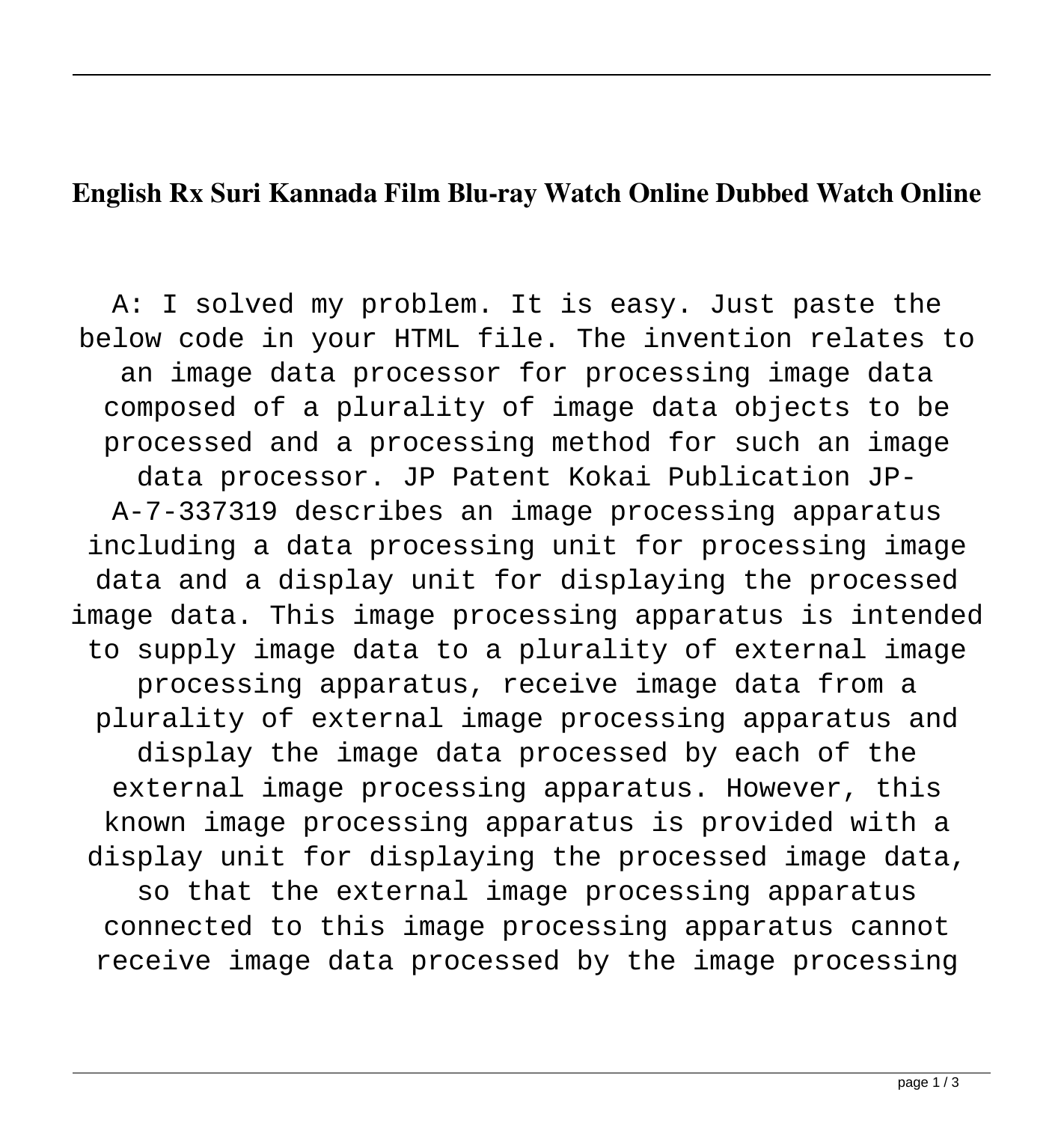apparatus.Q: How to force puppeteer to load a file from disk? I need to download and upload files in an API. The problem is that when puppeteer downloads a file, he needs to generate a temporary file and only then he can download it. To upload files, I need to force puppeteer to store the file in the disk instead of generating a temporary file. This means that I need to force puppeteer to use a certain user-agent to download a file from my API, something like this: const puppeteer = require('puppeteer'); (async () => { const browser = await puppeteer.launch(); const page = await browser.newPage(); await page.goto('', { waitUntil: 'networkidle0',  $\}$ ); await page.evaluate(() => { // I need to force puppeteer to use a particular user agent here // and then, use that user agent

**[Download](http://evacdir.com/ZG93bmxvYWR8OEMzYVdSemZId3hOalV5TnpRd09EWTJmSHd5TlRjMGZId29UU2tnY21WaFpDMWliRzluSUZ0R1lYTjBJRWRGVGww/cnggc3VyaSBrYW5uYWRhIGZ1bGwgbW92aWUgaGQgZG93bmxvYWRpbnN0bWFuawcng/juniper?stoakley=darlington&leaky=mcgleish&stepped=)**